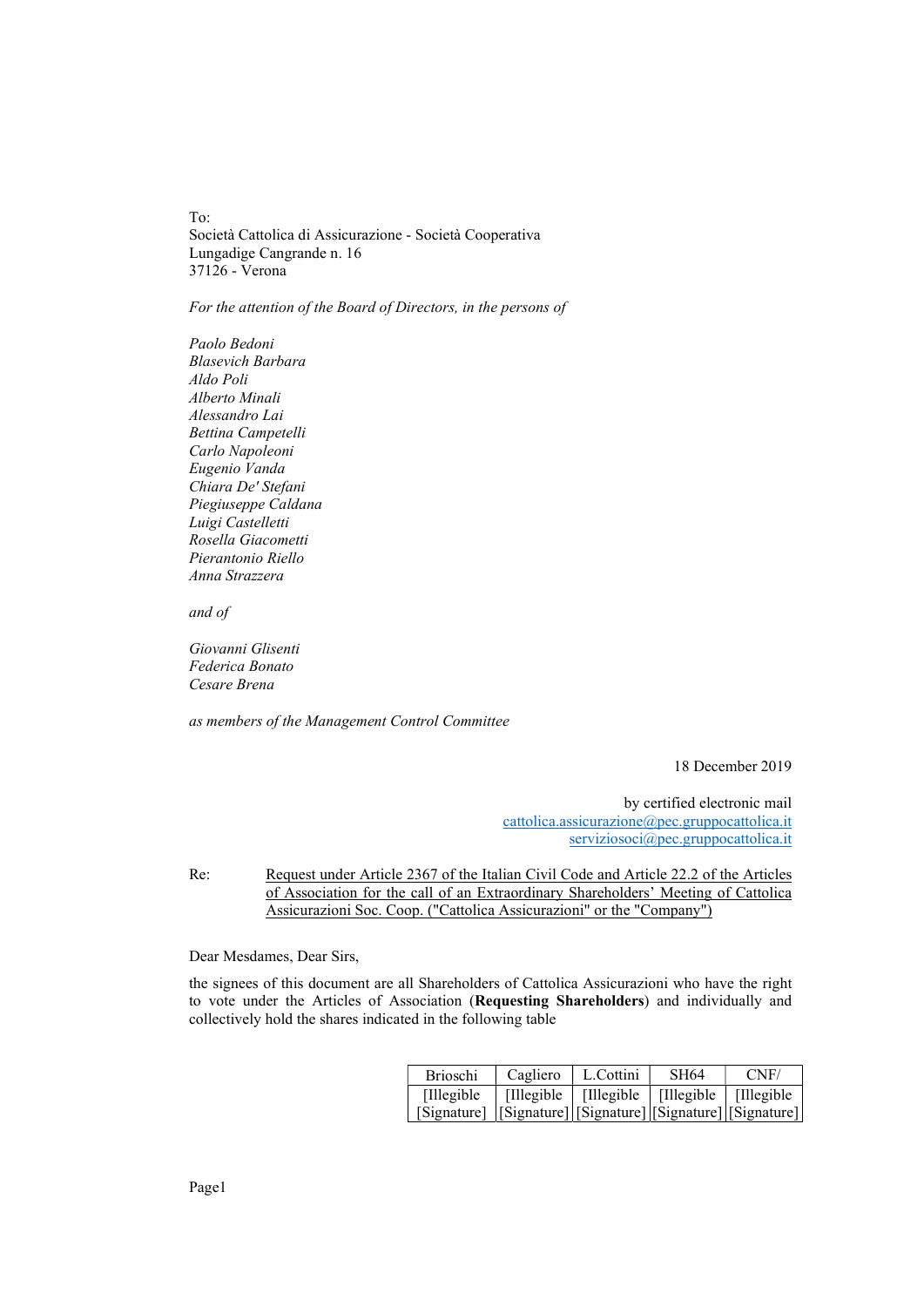| No. | Name and Surname t Company name                           | No. of shares | % of Share<br>Capital |
|-----|-----------------------------------------------------------|---------------|-----------------------|
|     | Francesco Brioschi                                        | 870,000       | 0.499%                |
|     | Massimiliano Cagliero                                     | 870,000       | 0.499%                |
| 3   | Giuseppe Lovati Cottini                                   | 870,313       | 0.499%                |
| 4   | SH64 S.r.l.                                               | 1,021,000     | 0.585%                |
| 5   | Credit Network & Finance S.p.A                            | 740,000       | $0.424\%$             |
|     | <b>Total Shareholdings of the Requesting Shareholders</b> | 4,371,313     | 2.506%                |

In exercising the rights attributed to them by Article 2367 of the Italian Civil Code and Article 22.2 of the Company's Articles of Association, the Requesting Shareholders hereby ask that the Board of Directors call an extraordinary general meeting of Cattolica Assicurazioni without delay (General Meeting at the Request of the Shareholders) with the following items on the agenda:

 New corporate governance rules: amendments, cancellations and supplements to Articles 1, 22, 23, 24, 27, 29, 30, 31, 32, 33, 37, 38, 39, 40, 41, 43, 46, 47, 48 and 59 of the articles of association. Related and consequent resolutions.

The proposed amendments, cancellations and supplements to the articles of association of Cattolica Assicurazioni are, as provided for by Article 125-ter, paragraph 3 of Legislative Decree 58/98 and Article 72 of Consob Regulation 1197/99, the subject of a special explanatory report, appended hereto as Annex "A" produced by the Requesting Shareholders (Explanatory Report). The Company is required to make a copy of the Explanatory Report available to the market in accordance with the applicable laws and regulations.

Also in accordance with the provisions of Article 22.6 of the articles of association of Cattolica Assicurazioni, we also append hereto as Annex "B" the declarations regarding the possession by the Requesting Shareholders of the minimum shareholding required for exercising the right to call a shareholders meeting of Cattolica Assicurazioni, and as Annex "C" a copy of the identity documents of the Requesting Shareholders (natural persons) and of the lawyers representing the Requesting Shareholders (legal persons) (together, in the latter case, with a copy of the relevant Chamber of Commerce Business Information Certificate).

The requesting shareholders hereby severally delegate the lawyers Aldo Sacchi, Maurizio Galbiati and Matteo M. Cremascoli, with studio in Via Durini 24, Milan (phone +39 02 781673. email aldo.sacchi@lexgsa.it, maurizio.galbiati@lexgsa.it, matteo.cremascoli@lexgsa.it), to forward this request on their behalf and to liaise with the Company for any formalities relating thereto and to the related explanatory report.

| <b>Brioschi</b>                                                     | Cagliero                                          | L. Cottini | SH64 | CNF/ |
|---------------------------------------------------------------------|---------------------------------------------------|------------|------|------|
| <b>Illegible</b>                                                    | [Illegible   [Illegible   [Illegible   [Illegible |            |      |      |
| [Signature]   [Signature]   [Signature]   [Signature]   [Signature] |                                                   |            |      |      |